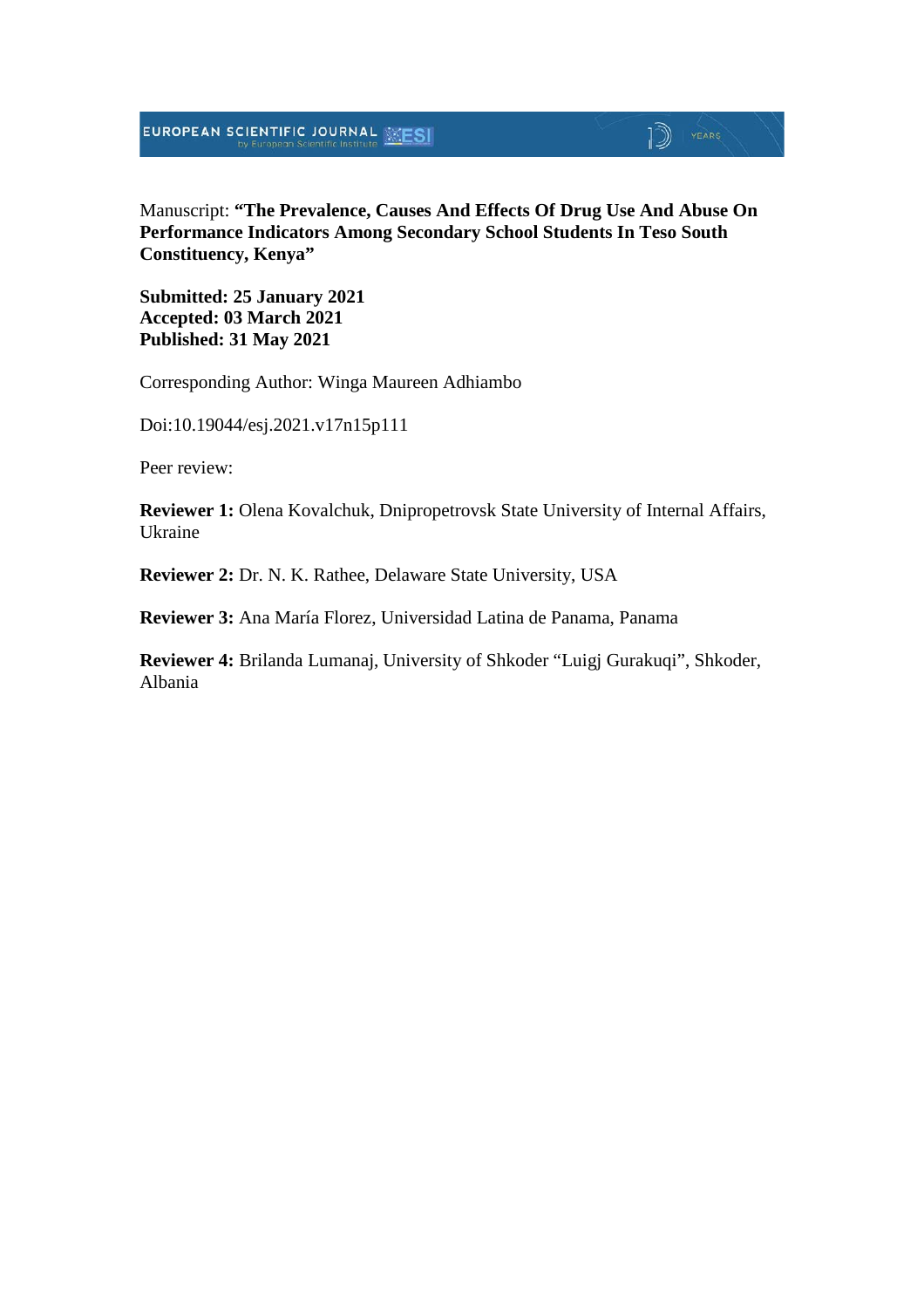# **ESJ** *Manuscript Evaluation Form 2021*

This form is designed to summarize the manuscript peer review that you have completed and to ensure that you have considered all appropriate criteria in your review. Your review should provide a clear statement, to the authors and editors, of the modifications necessary before the paper can be published or the specific reasons for rejection.

Please respond within the appointed time so that we can give the authors timely responses and feedback.

NOTE: ESJ promotes peer review procedure based on scientific validity and technical quality of the paper (not perceived the impact). You are also not required to do proofreading of the paper. It could be recommended as part of the revision. *ESJ editorial office would like to express its special gratitude for your time and efforts. Our editorial team is a substantial reason that stands ESJ out from the crowd!* 

| Reviewer Name: Olena Kovalchuk                                                                                                                                                                                |                                          |  |
|---------------------------------------------------------------------------------------------------------------------------------------------------------------------------------------------------------------|------------------------------------------|--|
| University/Country: Dnipropetrovsk State University of Internal Affairs, Ukraine                                                                                                                              |                                          |  |
| Date Manuscript Received: 13.02.2021                                                                                                                                                                          | Date Review Report Submitted: 19.02.2021 |  |
| Manuscript Title: The Prevalence, Causes and Effects of Drug Use and Abuse on Performance<br>Indicators Among Secondary School Students in Teso South, Constituency, Kenya                                    |                                          |  |
| ESJ Manuscript Number: 0223/21                                                                                                                                                                                |                                          |  |
| You agree your name is revealed to the author of the paper:                                                                                                                                                   | Yes/No                                   |  |
| You approve, your name as a reviewer of this paper, is available in the "review history" of the paper:<br>Yes/No<br>You approve, this review report is available in the "review history" of the paper: Yes/No |                                          |  |

#### **Evaluation Criteria:**

**Please give each evaluation item a numeric rating on a 5-point scale, along with a thorough explanation for each point rating.**

| <i><b>Questions</b></i>                                                    | <b>Rating Result</b><br>[Poor] $1-5$<br>[Excellent] |
|----------------------------------------------------------------------------|-----------------------------------------------------|
| 1. The title is clear and it is adequate to the content of the<br>article. | 5                                                   |
| (Please insert your comments) The title is quite clear                     |                                                     |
| 2. The abstract clearly presents objects, methods and<br>results.          | 4                                                   |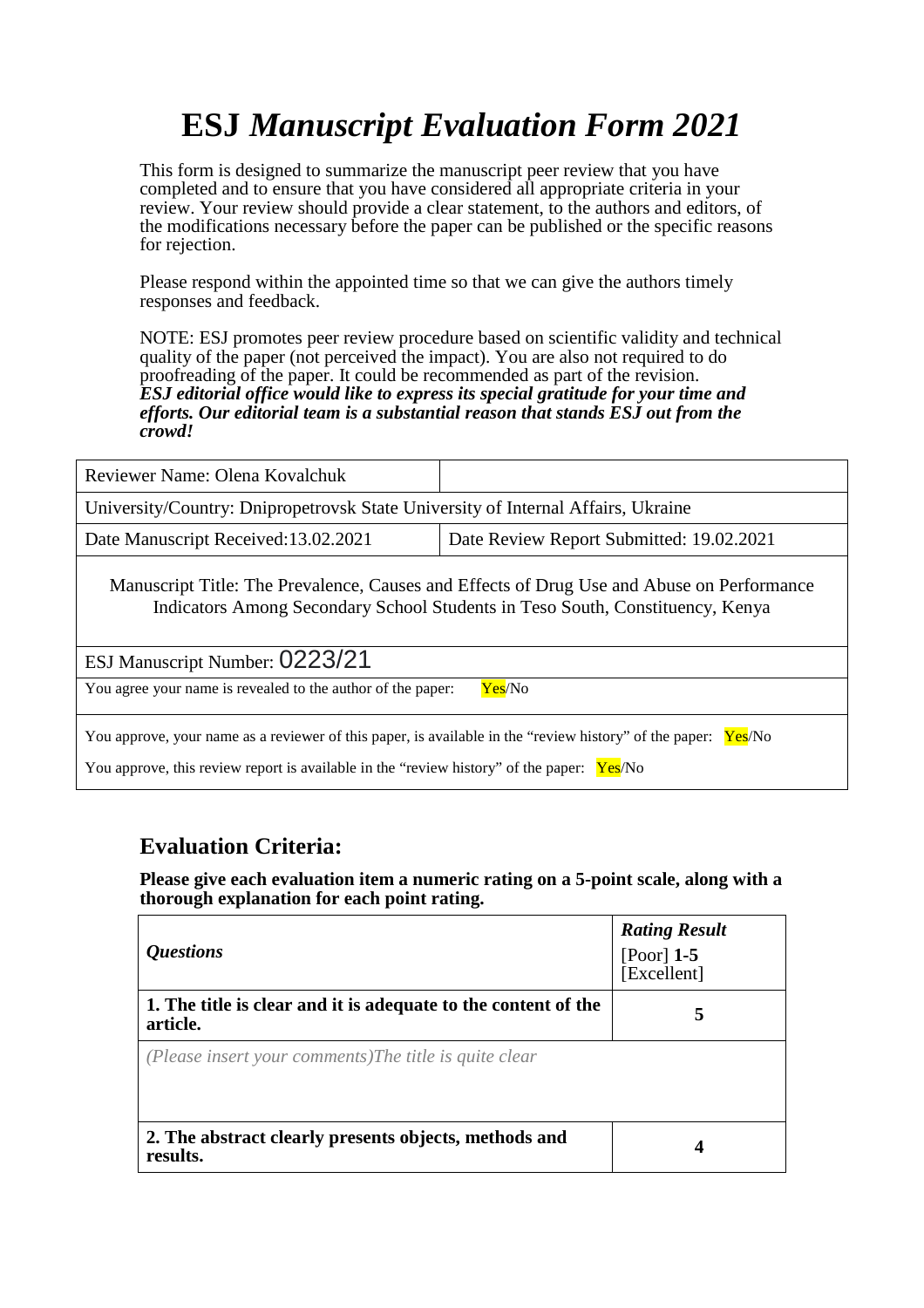| The objectives of the research are well-structured. It is not clear what<br>questionnaire was used. Who are the authors?<br>3. There are few grammatical errors and spelling<br>5<br>mistakes in this article.<br>(Please insert your comments)<br>The paper is well-written in terms of grammar<br>4. The study methods are explained clearly.<br>$\blacktriangleleft$<br>(Please insert your comments) It is not clear how the researchers check their<br><i>questionnaire for validity and Reliability of instruments. Did the authors create the</i><br>questionnaire thenselves?<br>5. The results are clear and do not contain errors.<br>$\overline{\mathbf{4}}$<br>(Please insert your comments) The results correspond with the paper objectives.<br>They are quite clear.<br>6. The conclusions or summary are accurate and<br>5<br>supported by the content.<br>(Please insert your comments) The conclusions and summary are accurate and | (Please insert your comments)                        |  |
|-------------------------------------------------------------------------------------------------------------------------------------------------------------------------------------------------------------------------------------------------------------------------------------------------------------------------------------------------------------------------------------------------------------------------------------------------------------------------------------------------------------------------------------------------------------------------------------------------------------------------------------------------------------------------------------------------------------------------------------------------------------------------------------------------------------------------------------------------------------------------------------------------------------------------------------------------------|------------------------------------------------------|--|
|                                                                                                                                                                                                                                                                                                                                                                                                                                                                                                                                                                                                                                                                                                                                                                                                                                                                                                                                                       |                                                      |  |
|                                                                                                                                                                                                                                                                                                                                                                                                                                                                                                                                                                                                                                                                                                                                                                                                                                                                                                                                                       |                                                      |  |
|                                                                                                                                                                                                                                                                                                                                                                                                                                                                                                                                                                                                                                                                                                                                                                                                                                                                                                                                                       |                                                      |  |
|                                                                                                                                                                                                                                                                                                                                                                                                                                                                                                                                                                                                                                                                                                                                                                                                                                                                                                                                                       |                                                      |  |
|                                                                                                                                                                                                                                                                                                                                                                                                                                                                                                                                                                                                                                                                                                                                                                                                                                                                                                                                                       |                                                      |  |
|                                                                                                                                                                                                                                                                                                                                                                                                                                                                                                                                                                                                                                                                                                                                                                                                                                                                                                                                                       |                                                      |  |
|                                                                                                                                                                                                                                                                                                                                                                                                                                                                                                                                                                                                                                                                                                                                                                                                                                                                                                                                                       |                                                      |  |
|                                                                                                                                                                                                                                                                                                                                                                                                                                                                                                                                                                                                                                                                                                                                                                                                                                                                                                                                                       |                                                      |  |
|                                                                                                                                                                                                                                                                                                                                                                                                                                                                                                                                                                                                                                                                                                                                                                                                                                                                                                                                                       |                                                      |  |
|                                                                                                                                                                                                                                                                                                                                                                                                                                                                                                                                                                                                                                                                                                                                                                                                                                                                                                                                                       | supported by the content. The results are discussed. |  |
| 5<br>7. The references are comprehensive and appropriate.                                                                                                                                                                                                                                                                                                                                                                                                                                                                                                                                                                                                                                                                                                                                                                                                                                                                                             |                                                      |  |
| (Please insert your comments)                                                                                                                                                                                                                                                                                                                                                                                                                                                                                                                                                                                                                                                                                                                                                                                                                                                                                                                         |                                                      |  |
| The references are comprehensive and appropriate, there are 23 references.                                                                                                                                                                                                                                                                                                                                                                                                                                                                                                                                                                                                                                                                                                                                                                                                                                                                            |                                                      |  |

### **Overall Recommendation** (mark an X with your recommendation):

| Accepted, no revision needed               |  |
|--------------------------------------------|--|
| Accepted, minor revision needed            |  |
| Return for major revision and resubmission |  |
| Reject                                     |  |

### **Comments and Suggestions to the Author(s):**

It would be better to add the example of the questionnaire to have an idea what factors it focus on.

 $\mathbb{D}$  YEARS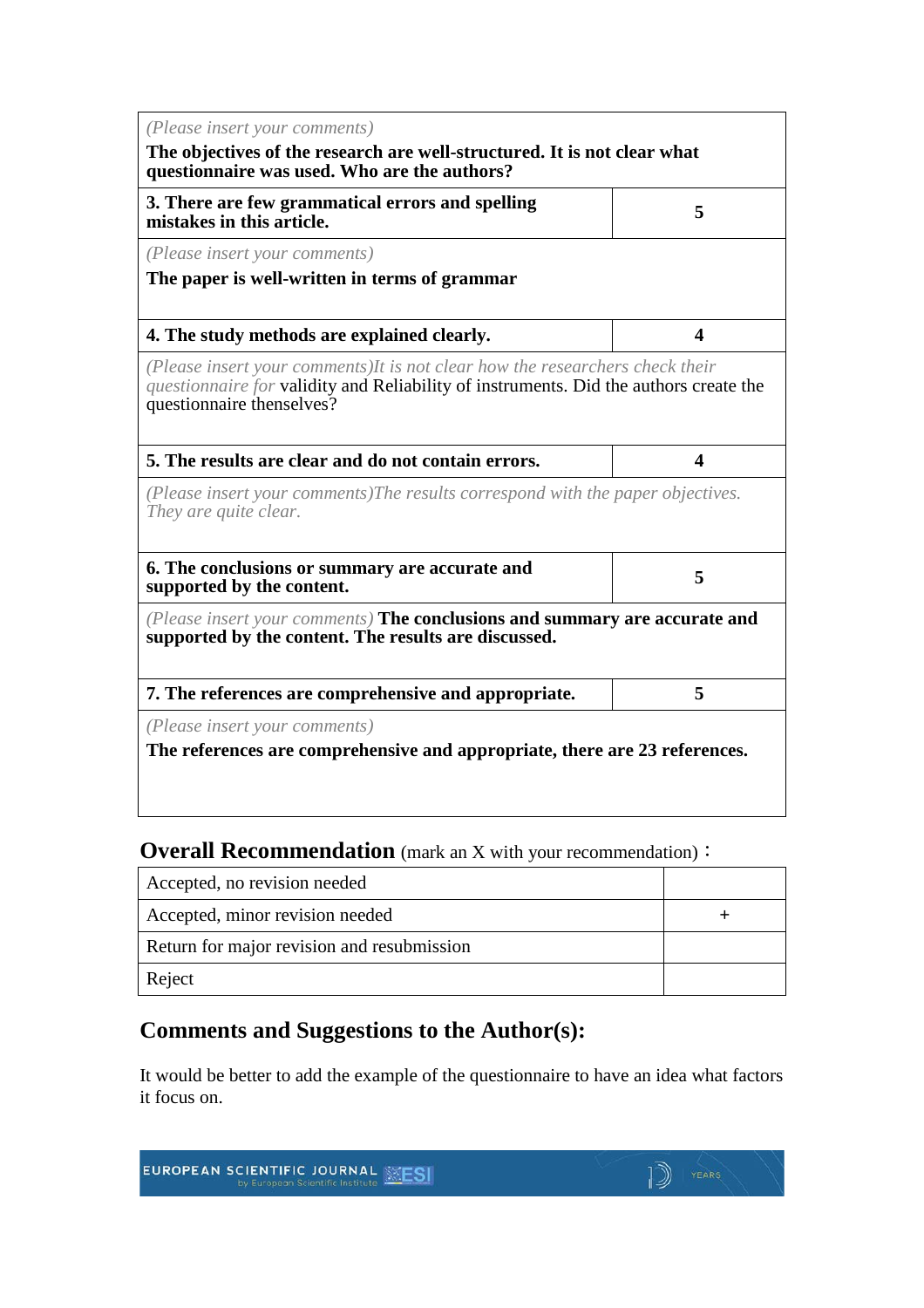# **ESJ** *Manuscript Evaluation Form 2021*

This form is designed to summarize the manuscript peer review that you have completed and to ensure that you have considered all appropriate criteria in your review. Your review should provide a clear statement, to the authors and editors, of the modifications necessary before the paper can be published or the specific reasons for rejection.

Please respond within the appointed time so that we can give the authors timely responses and feedback.

NOTE: ESJ promotes peer review procedure based on scientific validity and technical quality of the paper (not perceived the impact). You are also not required to do proofreading of the paper. It could be recommended as part of the revision. *ESJ editorial office would like to express its special gratitude for your time and efforts. Our editorial team is a substantial reason that stands ESJ out from the crowd!* 

| Reviewer Name: Dr. N. K. Rathee                                                                                                                                                                           | Email: $n$ rathee@desu.edu                  |  |
|-----------------------------------------------------------------------------------------------------------------------------------------------------------------------------------------------------------|---------------------------------------------|--|
| University/Country: Delaware State University, USA                                                                                                                                                        |                                             |  |
| Date Manuscript Received: Feb. 12, 2021                                                                                                                                                                   | Date Review Report Submitted: Feb, 20, 2021 |  |
| Manuscript Title: The Prevalence, Causes and Effects of Drug Use and Abuse on Performance<br>Indicators Among Secondary School Students in Teso South, Constituency, Kenya                                |                                             |  |
| ESJ Manuscript Number: 0223/21                                                                                                                                                                            |                                             |  |
| You agree your name is revealed to the author of the paper:<br>$\mathbf{No}$                                                                                                                              |                                             |  |
| You approve, your name as a reviewer of this paper, is available in the "review history" of the paper: Yes<br>You approve, this review report is available in the "review history" of the paper: $\gamma$ |                                             |  |

#### **Evaluation Criteria:**

**Please give each evaluation item a numeric rating on a 5-point scale, along with a thorough explanation for each point rating.**

| <b>Questions</b>                                                           | <b>Rating Result</b><br>$[Poor]$ 1-5<br>[Excellent] |
|----------------------------------------------------------------------------|-----------------------------------------------------|
| 1. The title is clear and it is adequate to the content of the<br>article. | 5                                                   |
| The title of the paper is very appropriate                                 |                                                     |
| 2. The abstract clearly presents objects, methods and<br>results.          | 5                                                   |
| Yes, the abstract provides the brief description of the full paper.        |                                                     |